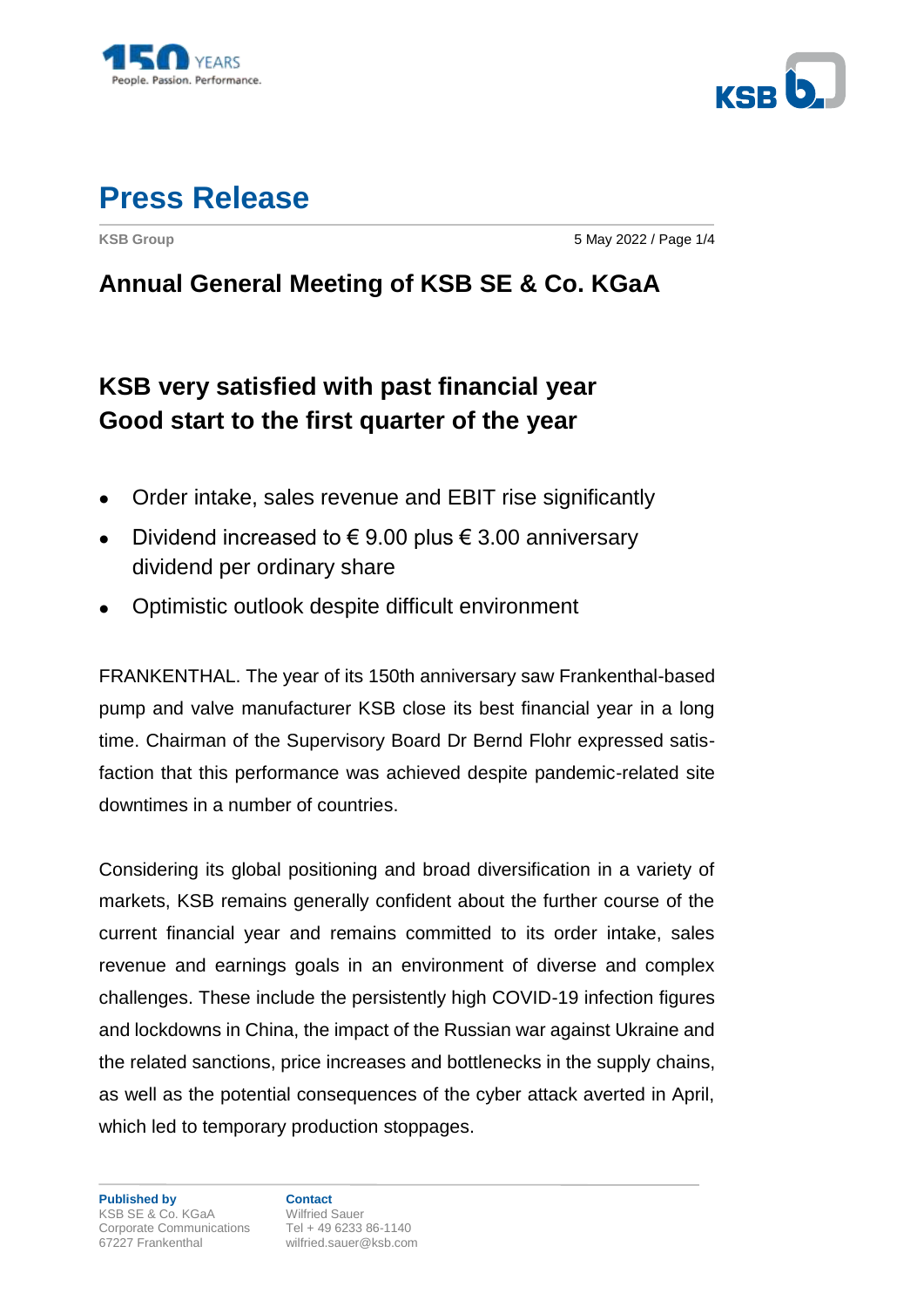



**KSB Group** 5 May 2022 / Page 2/4

Order intake rose by  $\xi$  268.3 million (+ 12.5 %) to  $\xi$  2.411.7 million (previous year:  $\epsilon$  2,143.4 million). Sales revenue also increased significantly by € 135.7 million (+ 6.1 %) to  $\in$  2,343.6 million (previous year:  $\in$  2,207.9 million). EBIT performed particularly well, doubling from  $\epsilon$  70.2 million to € 141.2 million (+ 101.2 %). The return on sales is 6.0 %.

#### **Dividend increased to € 12.00 per ordinary share**

Against the background of an outstanding 2021 financial year with a net profit for the year of  $\epsilon$  110.3 million, the shareholders approved a dividend increase to  $\epsilon$  9.00 (previous year:  $\epsilon$  4.00) as well as an additional anniversary dividend of another € 3.00 per ordinary share. "We can distribute a high dividend because we have sustainably improved the company's profitability through a number of measures," says CEO Dr Stephan Timmermann.

#### **Major achievements in 2021: focus on higher-margin business and efficiency enhancement at parent company**

In the financial year under review, KSB continued to systematically drive forward the realignment of the company towards high-margin markets, as defined in the CLIMB 21 strategy project, and the digitalisation of products, services and processes. A total of 25 countries now have online shops with a new, comprehensive sales platform that opens up further sales and customer channels.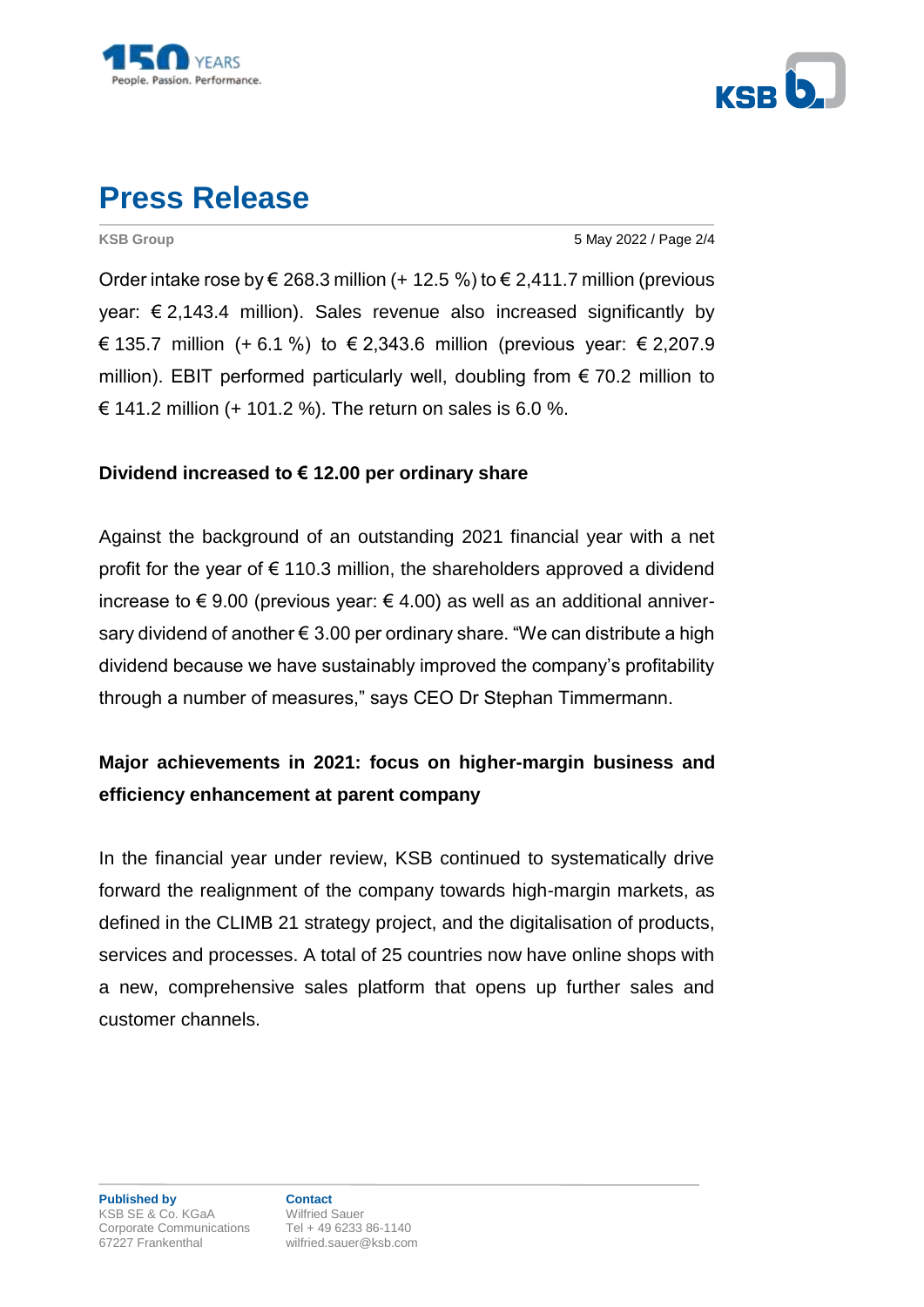



**KSB Group** 5 May 2022 / Page 3/4

#### **Investment continued at a high level**

In addition, KSB again made significant investments ( $\epsilon$  104 million) in the future viability of the company in 2021. The largest individual investment was the capacity expansion completed in 2021 at the US subsidiary GIW, which specialises in products for mining applications.

KSB also supported important sustainability projects in the past year. For example, the sites in Concorezzo, Italy, and Pattensen near Hanover, Germany, are the first to be certified climate-neutral, and a new heating system is currently being built at the headquarters in Frankenthal, which will further reduce the company's carbon footprint.

#### **Optimistic outlook despite great challenges**

KSB also takes a confident view of the current 2022 financial year and is aiming for a further increase in order intake, sales revenue and earnings. However, the situation remains challenging due to lockdowns, especially in China, pandemic-related supply bottlenecks and higher material, commodity and energy prices. In addition, the political and military conflicts in the Russia-Ukraine war will impact business. The cyber attack successfully averted in April led to temporary production stoppages and limited communications. "Even though it is currently very difficult to make qualified forecasts, we take a confident view of the current financial year and remain committed to our goals," says Dr Stephan Timmermann. Chairman of the Supervisory Board Dr Bernd Flohr expressed special thanks to managers and staff. "Even in the second year of the COVID-19 pandemic and under difficult conditions, they have shown great commitment and flexibility in

**Published by Contact** KSB SE & Co. KGaA Wilfried Sauer Corporate Communications<br>67227 Frankenthal milfried.sauer@ksb.com

wilfried.sauer@ksb.com